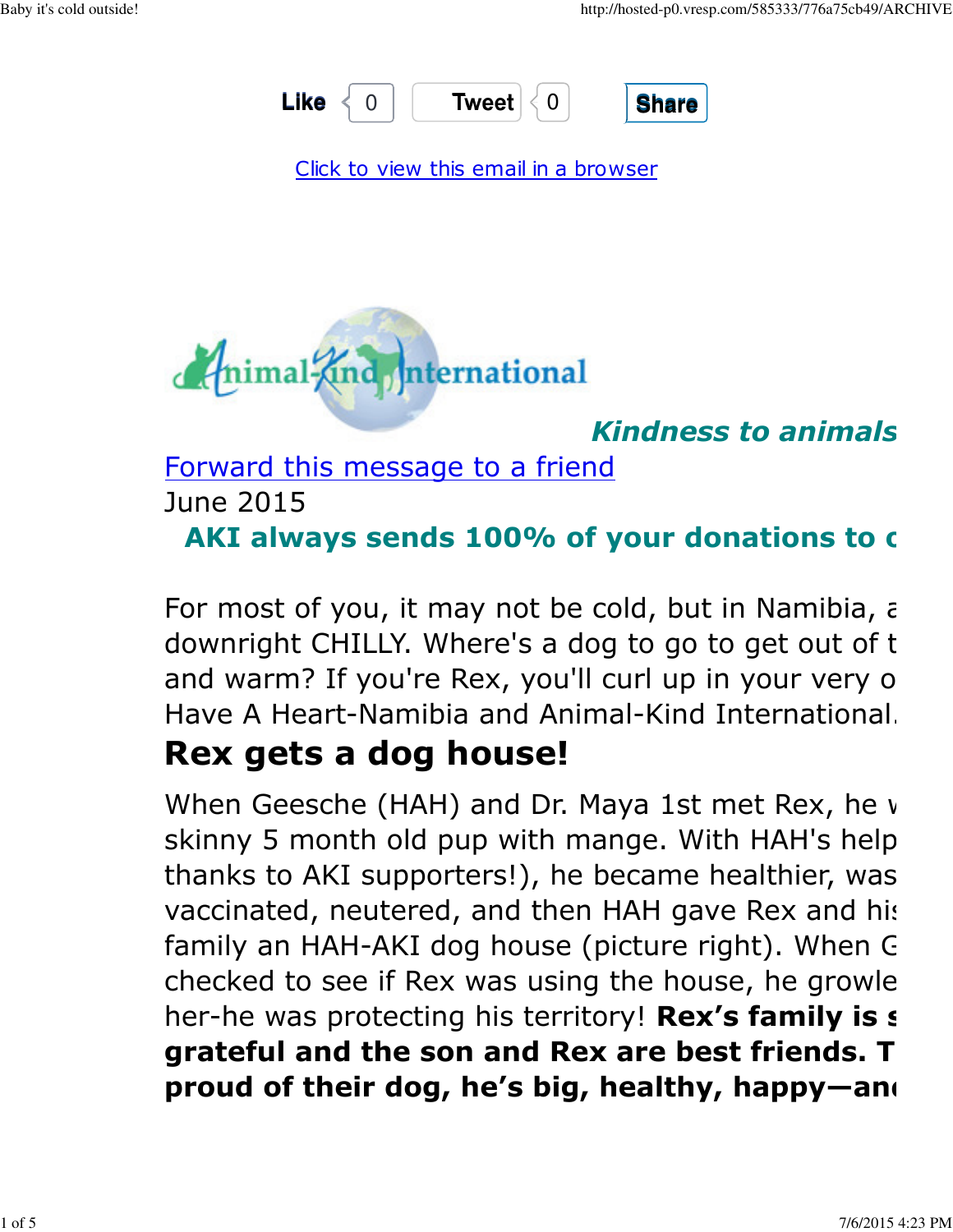### reflects well on the family!

AKI's HAH project is still on the GlobalGiving site, but can get a permanent place on GG (and all the benefit membership confers). Please read more about our GC our GG goal! (If you'd like to know more about the are trying so hard to gain a permanent spot on I me an email message at Karen@animal-kind.org

http://www.globalgiving.org/projects/provide-safe-ha

\$50 buys 1 dog house made by a local carpenter \$30 will spay or neuter 1 dog or cat \$10 buys a large bag of dog food and a blanket

# AKI donors-you are helping so many of and their dogs & cats who have no one support!

With fewer than 1000 people, Aus is a small town in Namibia, 124 km east of Luderitz. It has no vet or SPCA, but lots of dogs and cats. Jackals is the senior dog of Aus. Before HAH-Luderitz showed up, his family had no help for Jackals, who's blind and suffers from the usual aches and pains of old age. His family loves him so much, they were one of the first on line at the first SpayDay in Aus (AKI supporters made that SpayDay

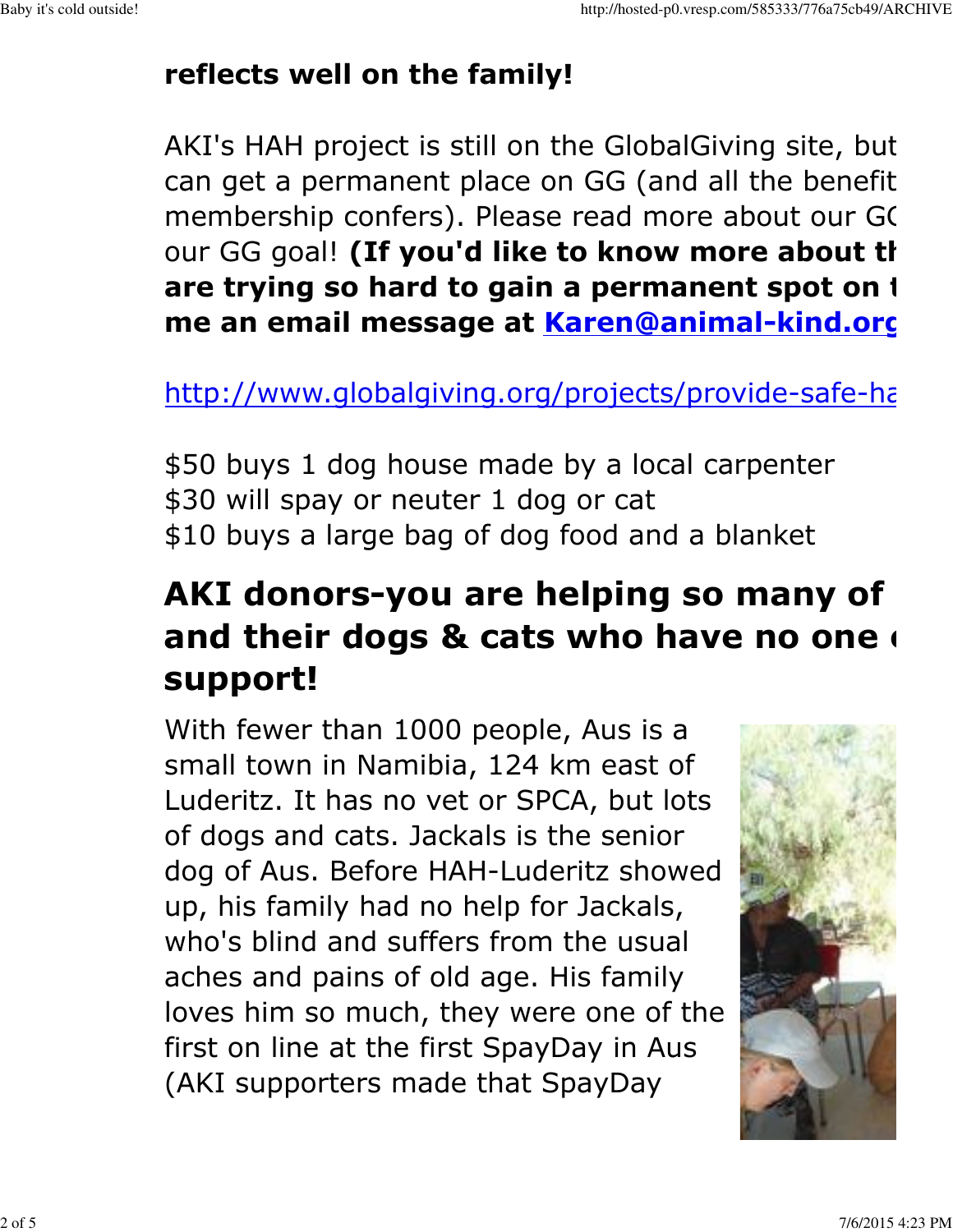possible!) When Dr. Maya checked Jackals and gave him the "ok" for the neuter operation, happy tears (Jackals is in the picture on his mom's la Baines found a huge abscess in his "private parts." Di probably already struggled for a while with some pair. removed and cleaned and he's now pain-free

# Jackals visits HAH!

In May, HAH held their second SpayDay in Aus and Jackals and his family came to visit. As you can see in this picture, he's doing great (just a bit overweight). His family is grateful for HAH's help!

To ensure we can continue to provide spay/neuter and other vet care to parts of Namibia that never had these services before, please go to the AKI website, where you can read so many more stories like this one, and securely donate:



http://www.animal-kind.org/haveaheart.html

Jackals' family also cares for little Flo, a dog left behing

### Flo!

Flo was left behind when her owner moved away. When she showed up at their house, Jackals' family started

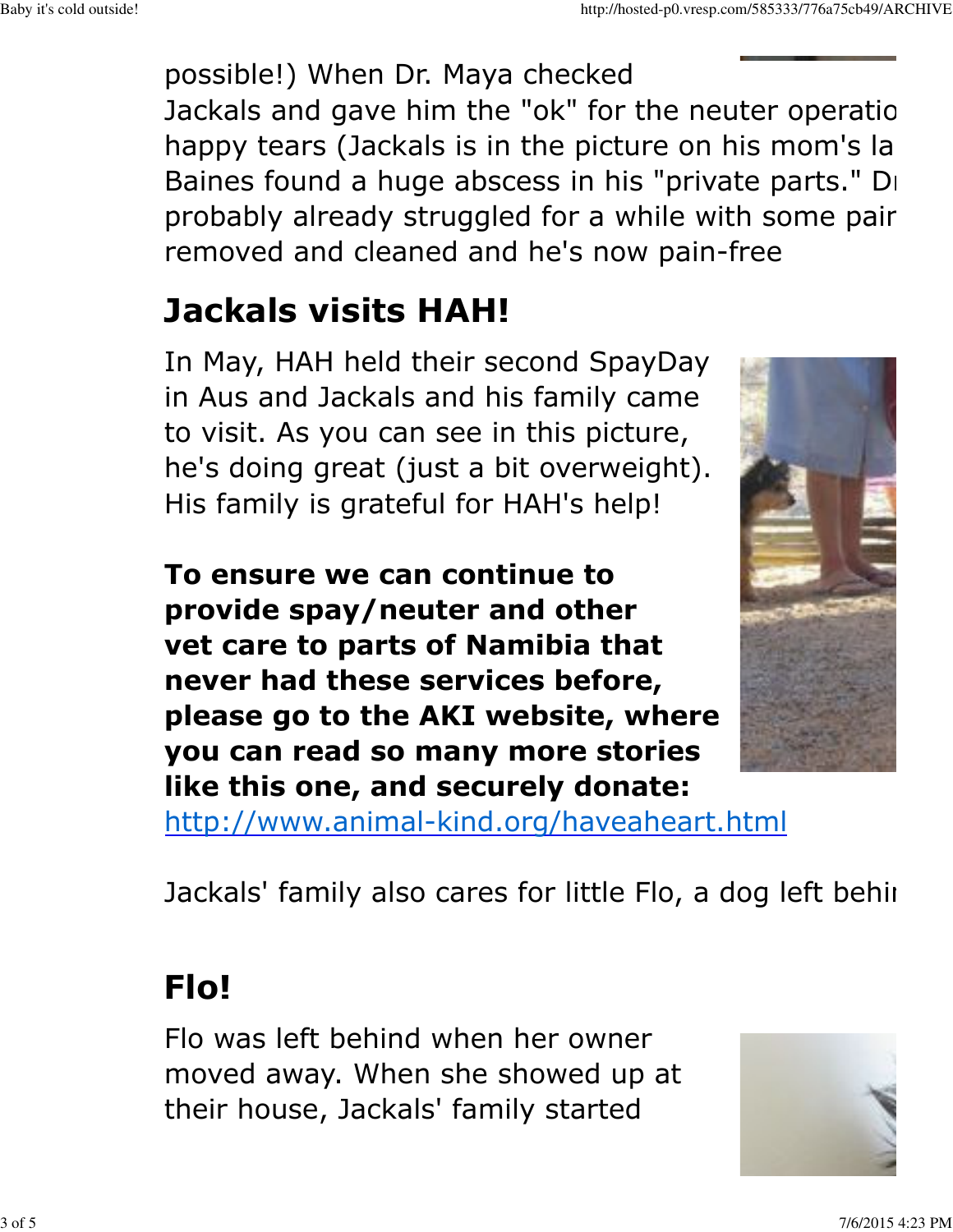feeding her. During the May SpayDay in Aus, Jackals' owner brought Flo and during the operation Dr. Baines noticed that she had a badly inflamed uterus. She also had lots of pain and the operation saved her life. Again, just like with Jackals, Flo would have suffered without any hope of getting care if it wasn't for HAH and AKI supporters!

After Flo woke up, Christiaan, who volunteers for the with his cousin so she could recover safely. An hour later is up to take Flo home. They were a little upset that she lives with them and Jackals). Geesche said, "It was a started with pain and being homeless and ended with

## Ghana SPCA goes where no humane edu before!

June 21 was the kick off humane ed lesson for the newest Ghana SPCA school, Kukuruzua JHS, in Zebilla in the Upper East Region of Ghana. John Apam, humane ed and science teacher, jumped right in and started teaching the lesson (see photo) after Aluizah's introduction to animal welfare and HE. It's a huge class--over 70 students. And as always, GSPCA makes sure every student gets an animal welfare manual, but as of now, they only have 30